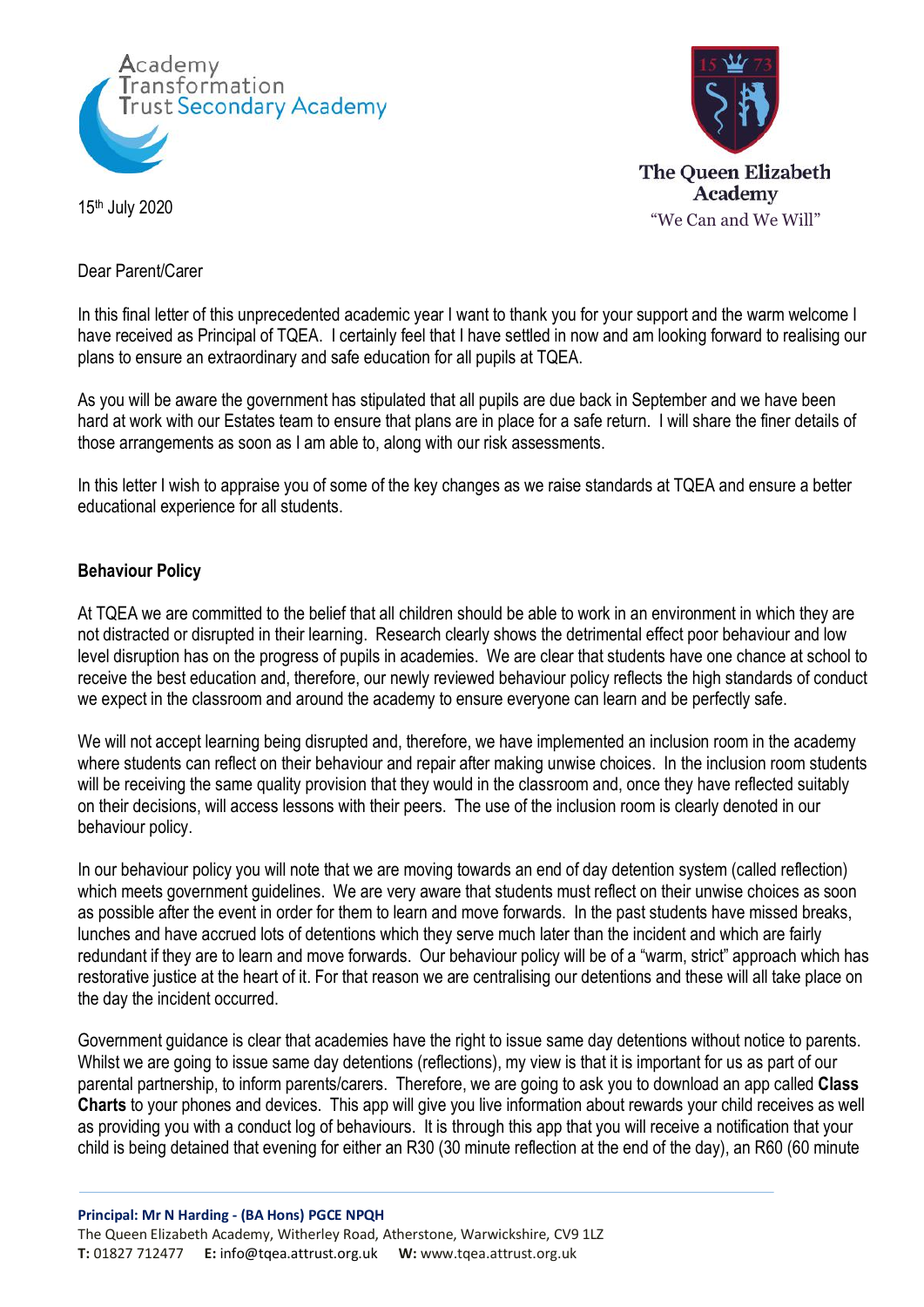reflection at the end of the day) or R30 with a 60 minute SLT detention for serious poor conduct. It is important to note that students, for minor infringements of the behaviour policy, will always receive a warning before being issued an end of day reflection and will have an opportunity to modify their behaviour before being required to stay after 3:05pm. You will find details of how to access your account in **Class Charts** in an addendum to this letter (addendums have been sent via post to current Y7-Y10 families, Y6 families will receive theirs at the start of September).

It is important to stress that the vast majority of students will not be affected by these changes since they conduct themselves impeccably in lessons and around the academy. However, you will be supportive of the view that we must ensure teachers can teach, pupils can learn and that everyone in our community is safe. Furthermore, that detentions are about reflecting and repairing poor conduct so that students learn from the choices they make.

## *The new behaviour policy can be viewed on our website.*

# **Uniform**

I wish to thank all the parents who have contacted me to support our stance in improving the standards of our uniform. I reiterate that from September all students must wear the uniform perfectly and without exception. This will raise aspiration, pride, standards and, ultimately, outcomes for students. As we have an academy "uniform" it must be noted that it is not interpretive. In particular, since it has been an issue in the past, please note that students will only be permitted to wear the "formal" shoes that are ticked in the uniform diagram on our website. We are not accepting pumps, plimsolls or trainer style footwear and I know that many retail outlets use the sharp practice of selling trainers and pumps and describing them as school shoes to encourage parents to purchase them. Please do not purchase "trainer style" footwear as it will not be acceptable in September. Once again, thank you for your cooperation.

No trainers of any make or material. Leather, or leather like, school sturdy shoes only.



Please ensure that in September students return without acrylic nails and no facial or body piercings other than the one stud/discreet ring permitted in each ear. Since students have been away from the academy for some time, can I also ask that parents ensure that their child's hair meets our policy for starting in September. This requires that your child's hair is of one natural colour with no patterns or shapes cut into it and no shaved or number 1 cuts. Thank you for your support with this.

# **Attendance**

The government is clear that from September all students will be legally required to return to the academy full time. In line with this our full attendance policy will apply from September (please see our website to view this policy). If there is an issue around your child returning to the academy in September, please communicate with us as we are here to